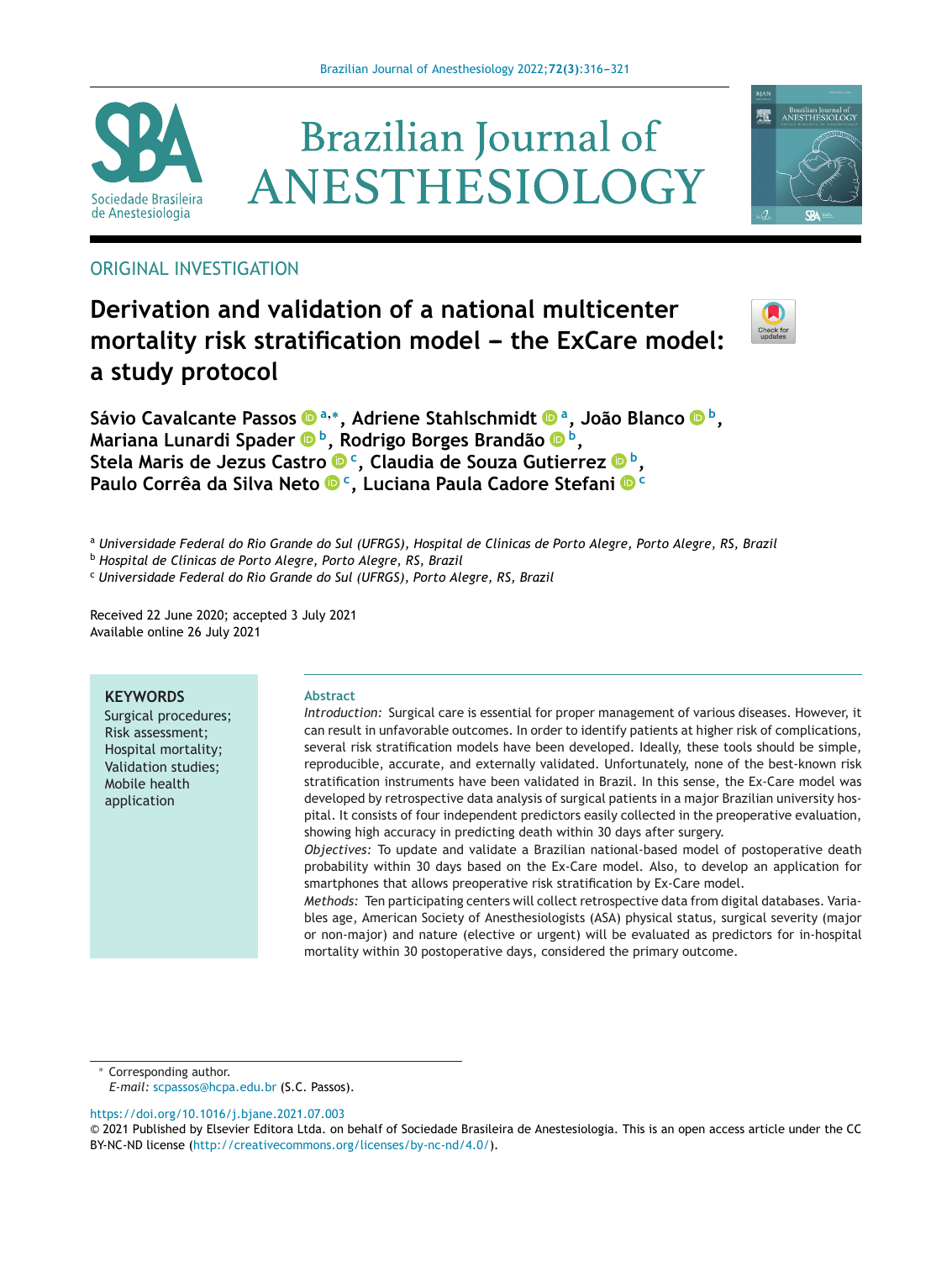*Expected results:* We believe that the Ex-Care model will present discriminative capacity similar to other classically used scores validated for surgical mortality prediction. Furthermore, the mobile application to be developed will provide a practical and easy-to-use tool to the professionals enrolled in perioperative care.

© 2021 Published by Elsevier Editora Ltda. on behalf of Sociedade Brasileira de Anestesiologia. This is an open access article under the CC BY-NC-ND license ([http://creativecommons.org/](http://creativecommons.org/licenses/by-nc-nd/4.0/) [licenses/by-nc-nd/4.0/\)](http://creativecommons.org/licenses/by-nc-nd/4.0/).

# **Introduction**

Surgical care is essential for proper management of several clinical conditions and the number of procedures performed over the years has been increasing in Brazil and worldwide.<sup>[1,2](#page-5-0)</sup> However, it can lead to relevant negative outcomes. The global perioperative risk is multifactorial, depending on the interaction between anesthesia, patient's clinical status, surgical trauma, and hospital care. In high income countries, the risk of complications and postoperative morbidity is estimated at 3% to  $17\%$ .  $3,4$ 

In this sense, perioperative risk stratification as part of safety and quality of care policies facilitates informed consent and assists professionals involved in the perioperative care to plan assistance. $5$  Therefore, different assessment tools have been implemented to identify patients at high surgical risk. Most of these models, however, have been developed and validated in high income countries. $6,7$ 

In this scenario, our research group developed the SAMPE model. Derived from the analysis of 13,524 surgical patients at Hospital de Clínicas de Porto Alegre (HCPA), it incorporates 4 variables easily collected in the preoperative period: age, American Society of Anesthesiologists physical status (ASA-PS) classification, nature of the procedure (urgency or elective) and surgical severity (major, intermediate, or minor). The resulting model showed good discriminative capacity for 30-day in-hospital mortality, but it still had some inconsistencies. $8$  To correct these instabilities, we developed the Ex-Care model, evaluating a different sample of 17,791 patients at our institution. After statistical refinement, the Ex-Care model performed better than its predecessor $9$  using the same predictors. Nevertheless, this result is validated for HCPA population, requiring an assessment of its accuracy in other national institutions.

Thus, considering the recent recommendations in perioperative care, which guide the creation of a national system to identify patients with a higher risk of post-surgical morbidity and mortality, $10$  we aim to build a robust model based on data from patients operated in Brazil. Information regarding surgeries performed in hospitals in different regions of the country will be collected. The Ex-Care model will have its performance evaluated based on the data collected at participating centers. Thereafter, an update of the Ex-Care model will be built and validated. Finally, as previously done for Ex-Care (available on iOS platforms, [https://apps.apple.com/br/app/excare/id1515296910?l=](https://apps.apple.com/br/app/excare/id1515296910?l=en) [en](https://apps.apple.com/br/app/excare/id1515296910?l=en), and Android, [https://play.google.com/store/apps/](https://play.google.com/store/apps/details?id=excare.model) [details?id=excare.model](https://play.google.com/store/apps/details?id=excare.model)), a mobile application for smartphones contemplating the data of the updated model will be developed.

# **Methods**

# **Study design**

Retrospective, multicenter, cohort study which aims to build a national preoperative risk model based on Ex-Care model of probability of postoperative death within 30 days, with hospital as a random effect. The updated Ex-Care model will be validated in a different sample from that of the derivation. The study will be conducted and reported according to Transparent Reporting of a multivariable prediction model for Individual Prognosis Or Diagnosis (TRIPOD) guidelines.[11](#page-5-0)

# **Source of data and participants**

The study will be carried out in ten national reference hospitals located in different Brazilian regions and will be coordinated by the Anesthesia and Perioperative Medicine Service of HCPA - called the Executive Committee (EC). To analyze the performance of the Ex-Care model and to update it, all consecutive hospitalized patients who underwent procedures from January 1st, 2017 to April 30th, 2018 in the participating centers that meet the inclusion criteria will be enrolled. For its validation, another sample containing data from patients who underwent surgery from May 1st to December 31st, 2018 will be evaluated. All subjects above 16 years of age who are candidates for elective or emergency surgery will be considered eligible. Diagnostic procedures and those under sedation or local anesthesia will be excluded; in addition, if a patient was submitted to more than one surgical intervention during hospitalization, only the major one will be considered for outcome analysis. Liver, lung, and heart transplantation and patients diagnosed with brain death who were candidates for organ donation will be excluded.

# **Outcome**

In-hospital mortality within 30 days after surgery will be the primary outcome. Every patient included in both derivation and validation cohort will be followed until this period. Those who remain hospitalized after 30 days of surgery, or who are discharged before that period, will not be followedup from that point on. All participating centers must have a digital database capable of determining the status of patients (hospital discharge, hospitalization, or death) on the 30th postoperative day.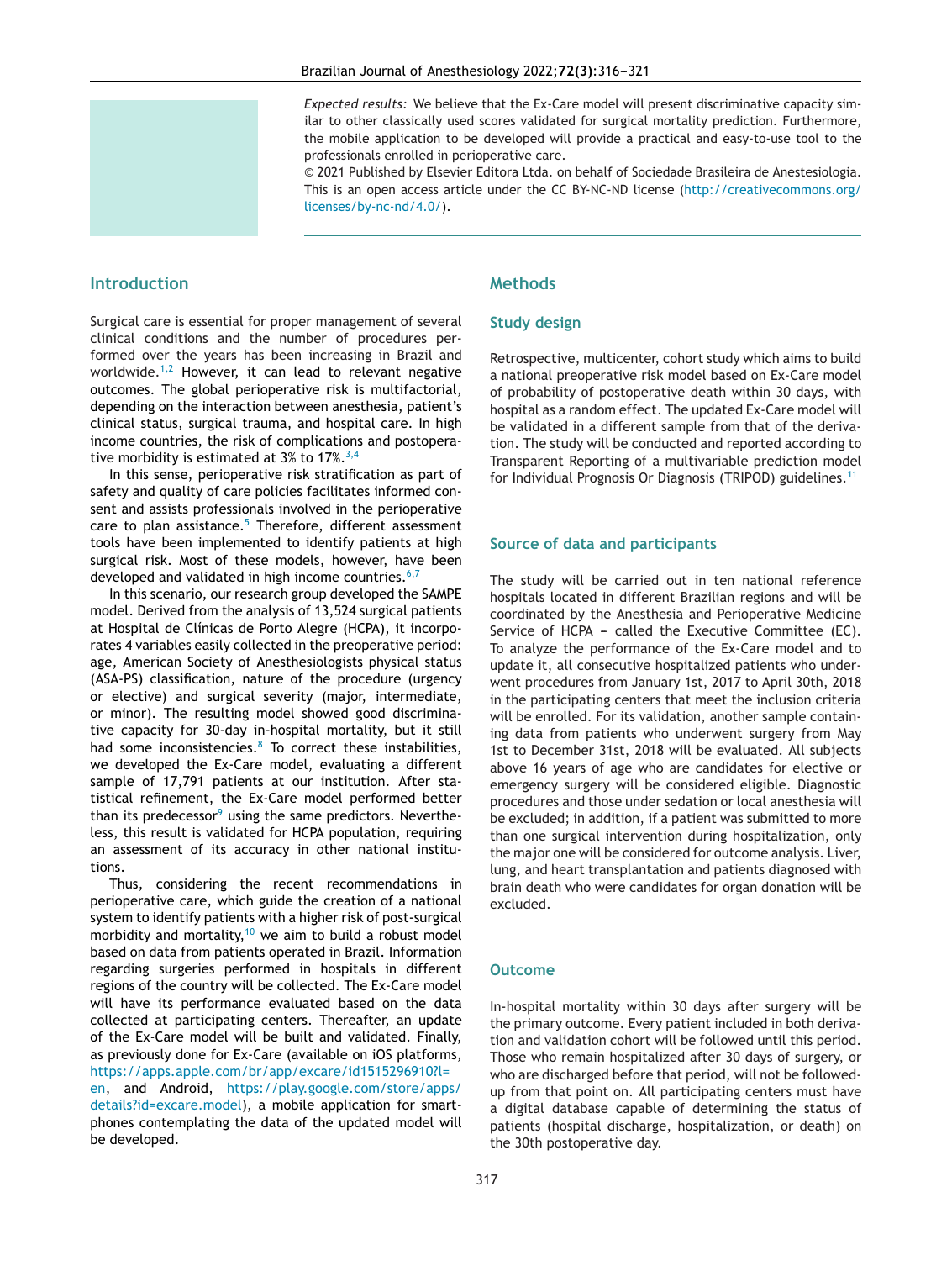#### **Model Development**

#### **Selection of predictors for derivation cohort**

When building surgical risk stratification instruments, variables related to patient's clinical condition and procedure to be performed must be considered. These variables can be measured at different times of perioperative care.<sup>[12](#page-5-0)</sup> Ideally, a risk score should be simple, reproducible, objective, accurate, applicable to most surgeries (including emergency ones), and validated for all populations.<sup>[7](#page-5-0)</sup> In the construction of the original SAMPE model, four variables with proven accuracy in existing perioperative risk models were considered: ASA-PS classification, age, surgical severity (minor, intermediate, and major), and nature (urgent or elective). The classification of surgical severity in three categories was carried out through the opinion of specialists and literature review, taking into account surgical time, magnitude of the trauma and predicted bleeding.<sup>[13](#page-5-0)</sup> For its development, urgent surgical procedures were considered those in which there is risk of death and/or limb loss within 24 hours.

While building the SAMPE model, 13,524 patients were evaluated, a logistic regression model was adjusted for the four variables analyzed and all correlated significantly with in-hospital death within 30 days. C-statistic demonstrated excellent predictive capacity for probability of death within 30 days with area under receiver operating characteristic (AUROC) of 0.9137, a high-performance value. The Hosmer-Lemeshow statistic of 13.28 ( $p = 0.125$ ) in the derivation data set proved to be an acceptable calibration model. Subsequently, the model was validated with a new sample of 7254 patients, with a sensitivity of 86.4% and specificity of [8](#page-5-0)1.4%. The c-statistic of the validation sample was 0.922.<sup>8</sup>

When evaluating SAMPE model statistics, however, there was no difference in the odds ratio (OR) of the variable surgical size for small and medium-sized procedures (OR 0.691; CI 0.467-1.022). Thus, this variable was adjusted unifying small and medium-sized surgeries into a single group, ''nonmajor procedures''. This adjustment did not show a good fit by the Hosmer-Lemeshow test and, from a later verification, it was noticed that the variable age did not meet the assumption of linearity, showing that the risk of death did not increase steadily throughout life. In order to deal with this lack of linearity, a new logistic regression model was adjusted using polynomial regression splines technique for the independent variable age. It consists of the inclusion of continuous exposure coded by using splines functions. The junction between two intervals is called ''knot''.[15](#page-5-0) We have modeled age using splines with five knots to allow for non-linearity. The final tool developed was given the name Ex-Care model. It presented an AUROC of 0.926 (CI 0.91-0.93) for the derivation sample, with goodness-of-fit by the Hosmer-Lemeshow Test of 9.26 (*p* = 0.41), indicating good calibration. $9$  The update of the Ex-Care model at the national level will maintain the adopted statistical refinements and will have patients operated at hospitals in different country regions as a sample.

#### **Sample size**

A robust derivation model requires at least 100 events per candidate variable and a validation study requires at least 10 events.[14,15](#page-5-0) Therefore, a minimum of 440 events were **Table 1** Estimated sample size per participating center per year.

| Participating centers                                  | Estimated<br>subjects (per<br>center/ annually) |
|--------------------------------------------------------|-------------------------------------------------|
| Hospital de Clínicas de Porto Alegre                   | 6500                                            |
| City: Porto Alegre - RS                                |                                                 |
| <b>Hospital Ernesto Dornelles</b>                      | 4000                                            |
| City: Porto Alegre - RS                                |                                                 |
| Hospital Tacchini                                      | 3500                                            |
| City: Bento Gonçalves - RS                             |                                                 |
| Hospital Moinhos de Vento                              | 3500                                            |
| City: Porto Alegre - RS                                |                                                 |
| Hospital São Paulo                                     | 4000                                            |
| City: São Paulo - SP                                   |                                                 |
| Hospital São Carlos                                    | 3500                                            |
| City: Fortaleza - CE                                   |                                                 |
| Hospital Brasília                                      | 3000                                            |
| City: Brasília - DF                                    |                                                 |
| Campus de Botucatu Faculdade de<br>Medicina UNESP - SP | 4000                                            |
| City: São Paulo - SP                                   |                                                 |
| Instituto do Câncer do Estado de São<br>Paulo          | 3500                                            |
| City: São Paulo - SP                                   |                                                 |
| Hospital Universitário Prof. João                      | 3000                                            |
| Cardoso Nascimento                                     |                                                 |
| City: Aracajú - SE                                     |                                                 |

needed to achieve stable estimates from the regression model. Although there are regional differences, the mean mortality rate across all surgical procedures in Brazil was 1,6% in the period of 2008 to 20[16](#page-5-0),<sup>16</sup> requiring a minimum sample size of 27,500.

We aim to recruit as many hospitals as possible. Considering data from previous studies at HCPA that involved similar profile of participants and the same time interval, we believe that approximately 6500 patients/year will be enrolled at HCPA. $8$  Furthermore, based on a survey carried out with the coordinating researchers from the other centers, we estimate to collect data from 77,000 patients (Table 1).

#### **Data management**

Participating centers will be asked to send a *query* to the EC reporting the following characteristics of each eligible patient: age, sex, medical record number, ASA-PS classification, surgery performed, nature of the procedure (elective or urgency/ emergency), date of surgery, date of discharge or death (if it occurs until before the 30th day), origin of the patient (public health system or private sector). *Queries* will be built by the Information Technology (IT) Services of each participating center. IT, using Structured Query Language (SQL), creates programs that interact with the relational database and generate information organized in rows and columns - for our purpose, a spreadsheet will be developed in Microsoft Excel. In order to ensure data confidentiality, patients name will not be recorded. Additionally, the database will be shared on a drive exclusively available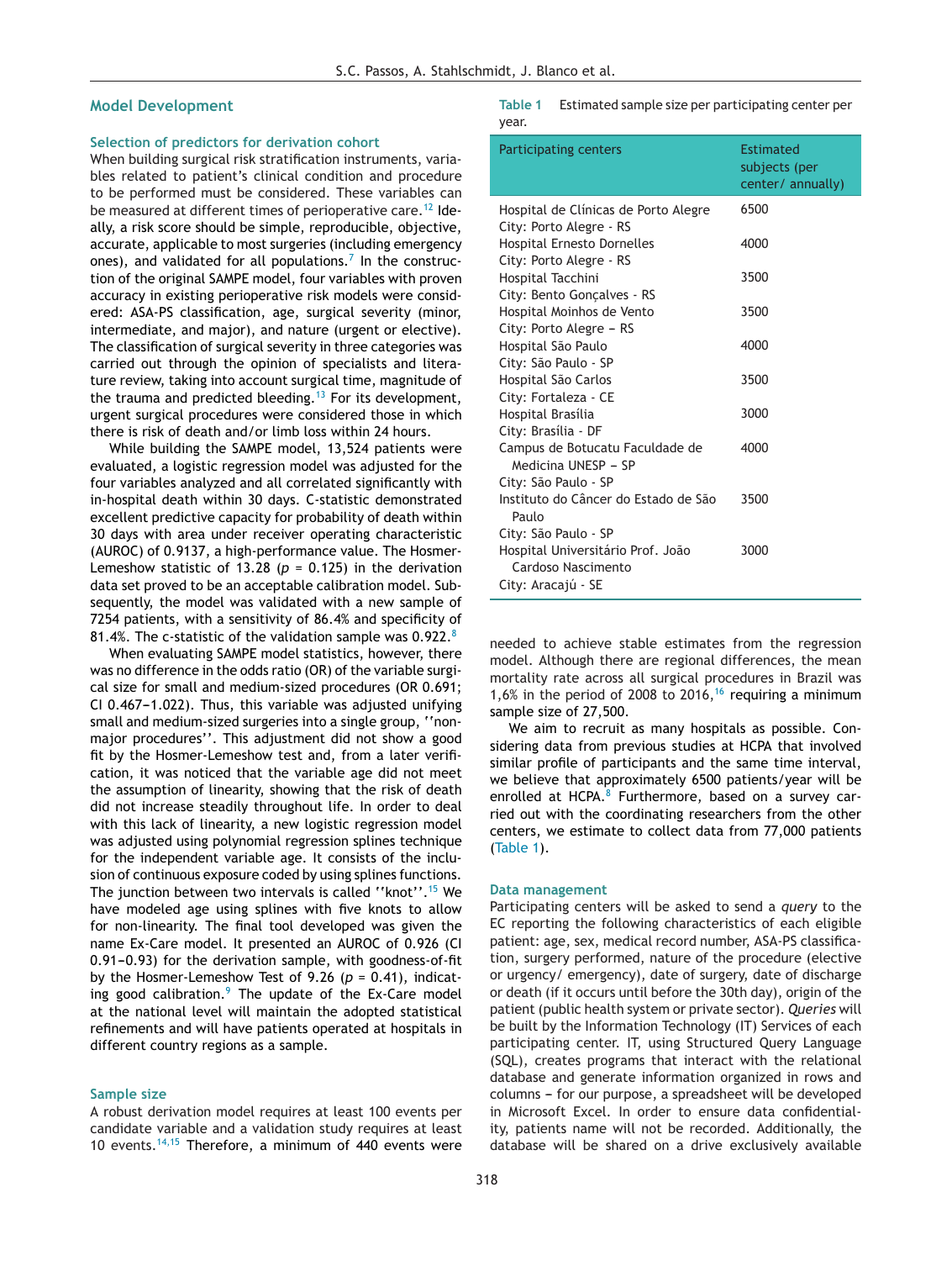| <b>Risk class</b> | Predicted mortality within 30 days |
|-------------------|------------------------------------|
| Class I           | $< 2\%$                            |
| Class II          | $> 2$ to $< 5\%$                   |
| <b>Class III</b>  | $> 5$ to $< 10\%$                  |
| Class IV          | $>10\%$                            |

|                                  |  | Table 2 Color-coded risk classification based on the prob- |  |  |
|----------------------------------|--|------------------------------------------------------------|--|--|
| ability of death within 30 days. |  |                                                            |  |  |

for the project researchers. Each participating center has a coordinator responsible for adequate data collection at the institution. EC will be responsible for calculating the risk of death in 30 days based on the Ex-Care model. Following stratification, patients will be divided into 4 classes of probability of death within 30 days (Table 2).

This risk stratification will be compared with the clinical evolution of the patients, with mortality within 30 days after surgery as primary outcome to be analyzed. The full data collection and record linkage strategy are depicted in [Figure](#page-4-0) 1.

#### **Missing data**

Most prediction models, including those based on logistic regression, are not able to deal with missing data, requiring care when developing, validating, and implementing.<sup>[11](#page-5-0)</sup> In order to reduce this inconvenience, we chose to only select centers that have electronic medical records and in which all the predictors necessary for the calculation of surgical risk by the Ex-Care model are routinely registered in clinical practice. Missing data will be handled in complete-case analysis.

#### **Statistical analysis methods**

Categorical data will be summarized in absolute and relative frequencies. Continuous data will be presented as mean and confidence interval (95%). Each patient will have their probability of death quantified using the Ex-Care model for temporal validation. Logistic regression model adjusted for the independent predictors of Ex-Care model (age, ASA-PS score, surgical severity, and nature of the procedure) will assess the association with primary endpoint mortality within 30 days; the magnitude with which each variable is related to the outcome will be demonstrated with *odds ratios* and 95% confidence intervals. In this model, the linearity assessment of the age predictor will be performed using splines.<sup>[17](#page-5-0)</sup>

Model calibration will be evaluated by plotting the proportion of expected events and the predicted probabilities for the defined risk groups. The Hosmer-Lemeshow test will be used to establish this calibration, comparing the expected and observed number of deaths by group risk and performing the AUROC measurement for discrimination. AUROC represents the overall accuracy or performance of the test, as it takes into account all sensitivity and specificity values for each variable value.

For Ex-Care model update, a mixed logistic regression model with random effect for hospitals will be adjusted, aiming to control the heterogeneity among different centers. This will consist of the same independent predictors previously mentioned and will be validated in another sample (patients operated from May to December, 2018), using the methods above described. All analysis will be performed using the R-3.5.1 and SAS, version 9.4 programs.

# **Discussion**

Perioperative risk stratification is a fundamental principle of care for surgical patients. Adopting an easy-to-use tool in the preoperative period for different specialties and capable of identifying patients most likely to have complications is part of the risk management strategy to be implemented by hospitals worldwide. In theory, the concept that high-risk patients need more care seems clear and easy to understand; in daily practice, however, there is a systematic failure in the individual clinical judgment of physicians to identify and manage these patients.<sup>[18](#page-5-0)</sup>

In an ideal scenario, every patient who undergoes a procedure should have their surgical risk predicted in the preoperative period. The use of surgical risk models, in addition to assisting decision-making by health professionals, facilitates dialogue with patients and family members, as well as allows monitoring and comparison of outcomes between centers.

Finally, in view of the great heterogeneity between surgical mortality rates among countries, it is not viable to generalize parameters validated for specific populations to all centers. Furthermore, when assessing the socioeconomic, cultural, and health service structure between developed and developing countries, the difference in out-comes becomes evident.<sup>[1,18,19](#page-5-0)</sup> In a cohort published in 2016 for elective surgeries, similar mortality rates were evidenced when comparing high-income to middle- and low-income countries. However, patients operated in highincome countries were older, had more comorbidities and, once developed complications, were better treated, as determined by a minor failure to rescue rate. $20$  When evaluating non-elective surgeries, outcome differences become more evident.<sup>[21](#page-5-0)</sup> Hence, creating a risk model developed and validated for the Brazilian reality must take priority.

In order to fill this gap, based on the Ex-Care model, the update proposed by this protocol, through the use of an application to be developed, will provide an easy-to-use digital tool, with the possibility of interactive improvements, capable of incorporate a robust surgical risk prediction score, validated in a Brazilian surgical sample. It is important to highlight that when using the application to calculate the risk by the Ex-Care model the professional will have, in addition to stratification in the classes described (Table 2), the percentage value of the individual probability of inhospital death within 30 days.

### **Limitations**

Although the Ex-Care model has been validated with good accuracy in the population assisted by Hospital de Clínicas de Porto Alegre, we cannot assertively guarantee that it will have the same performance at national level. Brazil is a country of continental dimensions with great socioeconomic disparity and availability of resources among its regions.<sup>[16,22](#page-5-0)</sup> This feature may make it difficult to create a single model representative of the assistance provided throughout its territory. In fact, before applying it more widely in Brazil, we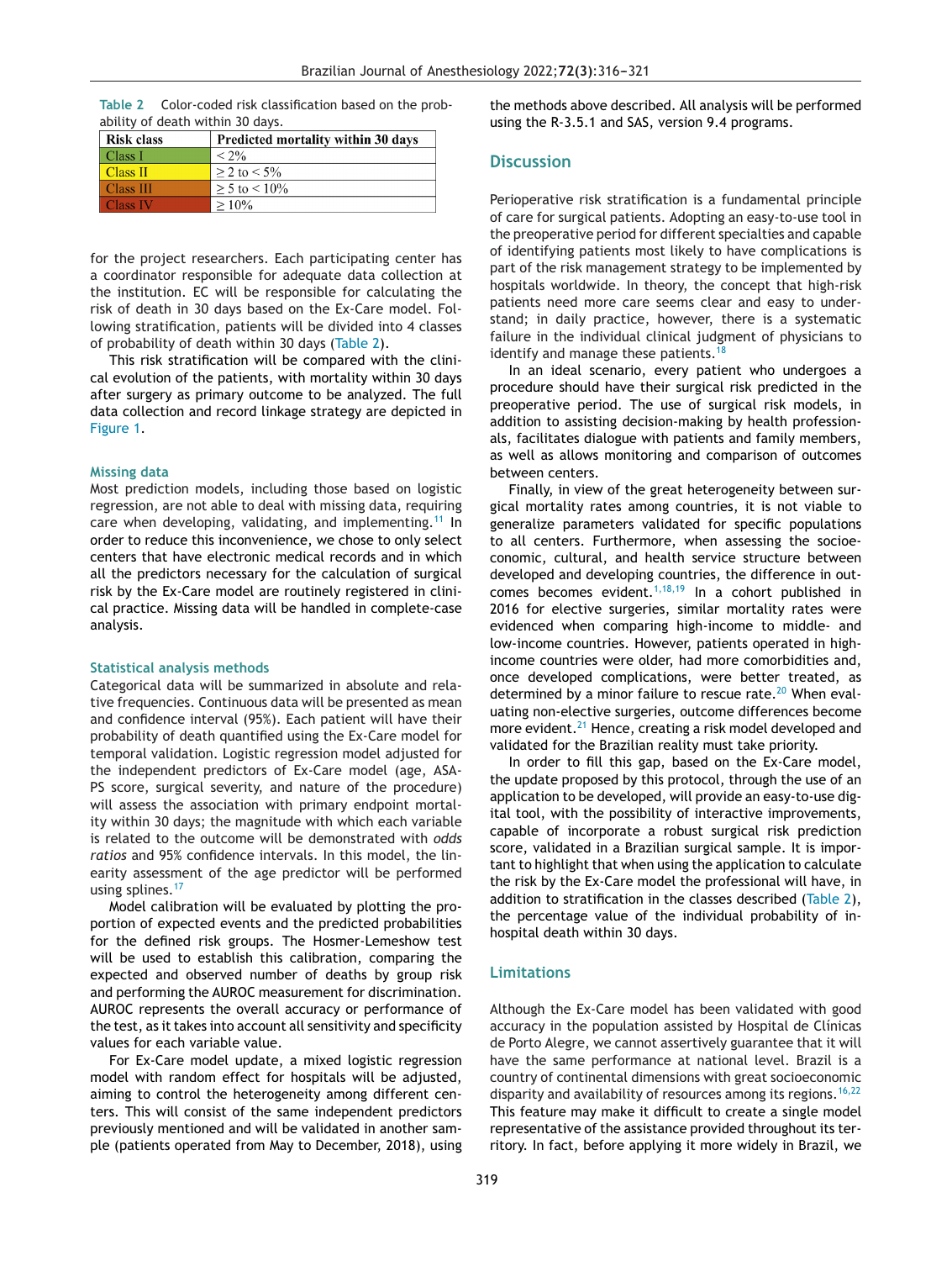<span id="page-4-0"></span>

**Figure 1** Model development methodology.

must test its performance in different scenarios and populations. In the literature, there are examples of risk prediction models that, when used without adjustments in samples other than the one originally used for their construction, did not show good calibration capacity, requiring corrections in the original model.<sup>[23,24](#page-5-0)</sup> Perhaps different models will be necessary for distinct groups of hospitals (for example, regional models). That being said, it is important to note that the external validation of the Ex-Care model is the next step in the strategy of consolidating and disseminating the use of this new tool in perioperative setting.

Secondly, this is a retrospective study, with data collected from information present in *queries* sent by participating centers. In order to reduce the missing data, we chose to select only hospitals that had a digital system and where the requested data are recorded in routine clinical care.

Finally, although the Ex-Care model aims to objectively estimate the probability of death within 30 days postsurgery, for its composition, two subjective variables were used (ASA-PS and surgical severity). Nevertheless, the ASA-PS is a classification widely used in the clinical setting and, for the variable surgery severity, a comprehensive review of the literature and consultation with specialists was carried out.

### **Implications**

We believe that an updated Ex-Care model will be a helpful tool to accurately stratify the risk of death to which patients operated in Brazil are subjected, supporting professionals involved in perioperative care to identify high-risk surgical patients and to better plan therapeutic strategies. Also, in order to encourage the use of perioperative risk scores and facilitate access to the Ex-Care model, we will create and make available to professionals engaged in the care of surgical patients a smartphone application that contemplates the new model.

# **Conclusion**

To date, there is no surgical risk model developed for the Brazilian population. This study protocol outlines the methodology that will be used to national derivation and validation of the Ex-Care Model, a tool that aims to accurately estimate the probability of in-hospital death within 30 postoperative days.

#### **Ethics approval**

This study is performed in accordance with the declaration of Helsinki and follows the resolutions of the Brazilian National Health Council. Ethical approval was granted by the HCPA Postgraduate Research Group Ethics Committee (Project Number: 2019.0192). Moreover, all other participating centers obtained approval from their own ethics committees. As this is a retrospective observational study and follows standard care for surgical patients, the HCPA Ethics Committee exempted the need for a consent form for participants. A Data Usage Commitment Term was prepared requesting all researchers to ensure data confidentiality.

# **Conflicts of interest**

The authors declare no conflicts of interest.